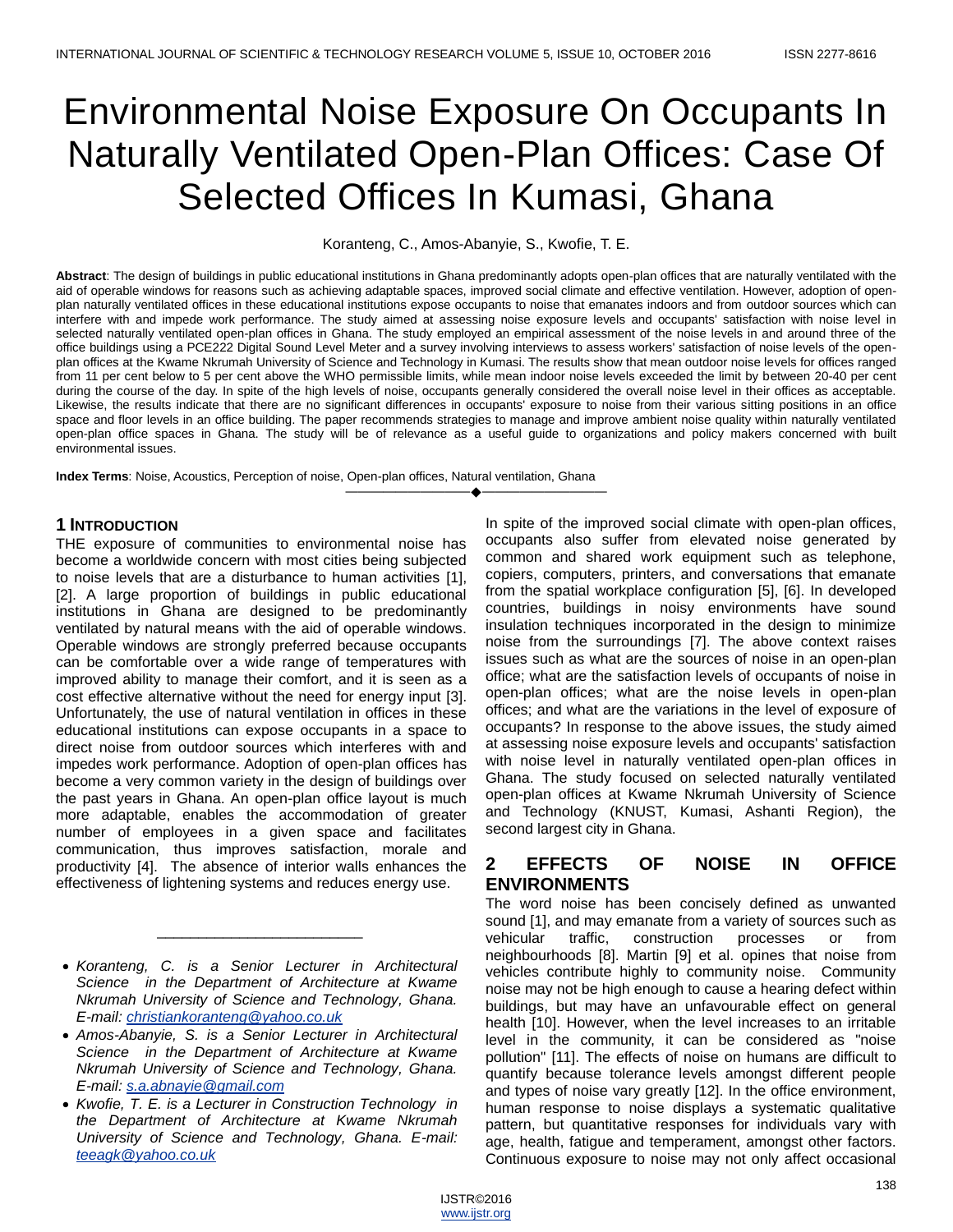memory, but also material observation memory is decreased [13]. Excessive noise exposure could carry several ill effects in addition to annoyance, speech interference and lack of concentration [14]. In addition, speech interference results in a large number of disabilities, handicaps and behavioural changes, problem with concentration, fatigue, uncertainty and lack of confidence, irritation, misunderstandings, decreased work capacity and problem in human relation [15]. Kaarlela-Tuomaala [16] et al. in a survey of office environments identified that people arriving or departing, keyboard sounds and ventilation equipment as major noise sources, with conversation and computer/printer beeping reported to be the most annoying by 90 per cent of the survey respondents. Field studies have shown that noise from ringing phones especially at vacant work stations and other people's conversation are rated as the most common causes of complaint in open-plan offices [17] et al., [18]. Studies by [6] and [8] have shown that certain levels of noise can incapacitate a person's ability to concentrate on a particular task. Most people find that in noisy conditions, more effort is required to maintain concentration and that the onset of fatigue is quicker [9] et al. Balazova [19] et al., in a laboratory study observed that the speed of text typing and false detection of mistakes in a proof reading task were affected by acoustic exposure indicating that tasks requiring processing of words may be affected by noise. Performance studies indicate that tasks requiring more concentration such as proof-reading, complex analysis, reading comprehension and memory are the most sensitive to noise, especially noise sources related to co-workers speech [20]. Research indicates that prolonged exposure to noise reduces office workers motivation to persist at a difficult task [21]. The recommended levels by WHO for maximum indoor noise levels in administrative office environment to maintain good speech intelligibility, which is the ability to understand others, is 45dB and 65dB outside of office environments [22]. Office conversation is interfered at 50dB [5]. Moreover, sound intensities greater than 65dB are believed to be distractive when office workers do not have control over the noise source and it is unpredictable. Among outdoor noise sources, it is well established that long exposure to traffic noise is a particular source of annoyance in an office building [23]. Gulian and Thomas [24] study showed that at noise levels below 85dB (the level of a commercial truck) slowed work performance, but did not affect accuracy. Noise at this volume would, however, hinder telephone and other conversations [25].

# **3 MATERIALS AND METHODS**

The approach for the study involved two stages. The first stage was a survey involving interviews to assess the satisfaction of noise level of a sample size of seventy (70) workers. These workers were of twelve (12) selected naturally ventilated open-plan offices of eight (8) selected buildings at the KNUST. The second stage involved an empirical assessment of indoor and outdoor noise levels in three of the selected office buildings.

## **3.1 Studied Offices and Respondents**

The selected buildings for the empirical assessment are the Main Registry Office which is located on the first floor of the Main Administration Block (see Figure 1), the Development Office and the Main Internal Audit Office in the Administration Block II (see Figure 2) which is at the civic zone of the KNUST Campus (commercial area) with relatively busy access roads

(Figure 3). The Main Registry office is a large open space with no internal partitions with workers stationed side by side at adjoining stations. The Development Office (drawing section) has a large open space layout and with no form of partitioning (Figure 4). The Internal Audit office has workstations set up in plywood cubicles. All the offices have sandcrete blocks that are rendered, and finished with emulsion paint. Operable windows with louver blades are used that facilitate the use of natural ventilation. The spaces have either a floor carpet or porcelain tile floor. Ceiling materials are either of fair-faced concrete or plywood. Regarding the activities most carried out by the occupants during their working hours (8-17hrs), 37 per cent are involved in working on documents (reading and writing by hand), 36 per cent work on the computer, 6 per cent are engaged in working (drawing and designing) on sheets and computer, 16 per cent were involved in attending to official phone calls, and 3 per cent were involved in filing of documents.

#### **3.2 Noise Level Monitoring**

Monitoring of indoor and outdoor noise levels were done with a calibrated PCE222 Digital Sound Level Meter, having an accuracy of +/-1.5dB and a measuring range between 30 to 130dB [26], [27]. Noise levels were monitored over a three week period (from 16th March to 3rd April 2016), in the morning (8:00 to 12:00hrs) and afternoon (13:00 to 17:00hrs). Continuous data was collected at an interval of 2 minutes for all the time periods in the selected offices. Internal and external monitoring was done simultaneously during the study period. All sound monitoring were made at the centre of the office spaces (Figure 5) with the Sound Level Meter at a height of 1.5 m above floor and ground levels (approximate height of seated occupants).

#### **3.3 Survey**

The data for the study was solicited through structured questionnaires administered on occupants of the open-plan office spaces. The questionnaire was designed with focus on three areas of data, namely, background information of respondents, noise sources and occupants' satisfaction of noise level in their offices, and their sitting position. In assessing the occupants' satisfaction of the overall noise level experienced in their space, the questions were asked on a conventional five- point likert scale rating of  $5 = \text{very good}$ level (being the highest),  $4 = \text{good}$ ,  $3 = \text{acceptable}$ ,  $2 = \text{very}$ bad and  $1 =$  unacceptable noise level (being the lowest). Out of the total of 70 questionnaires given out, 54 copies representing 77% were received and found suitable for the analysis.

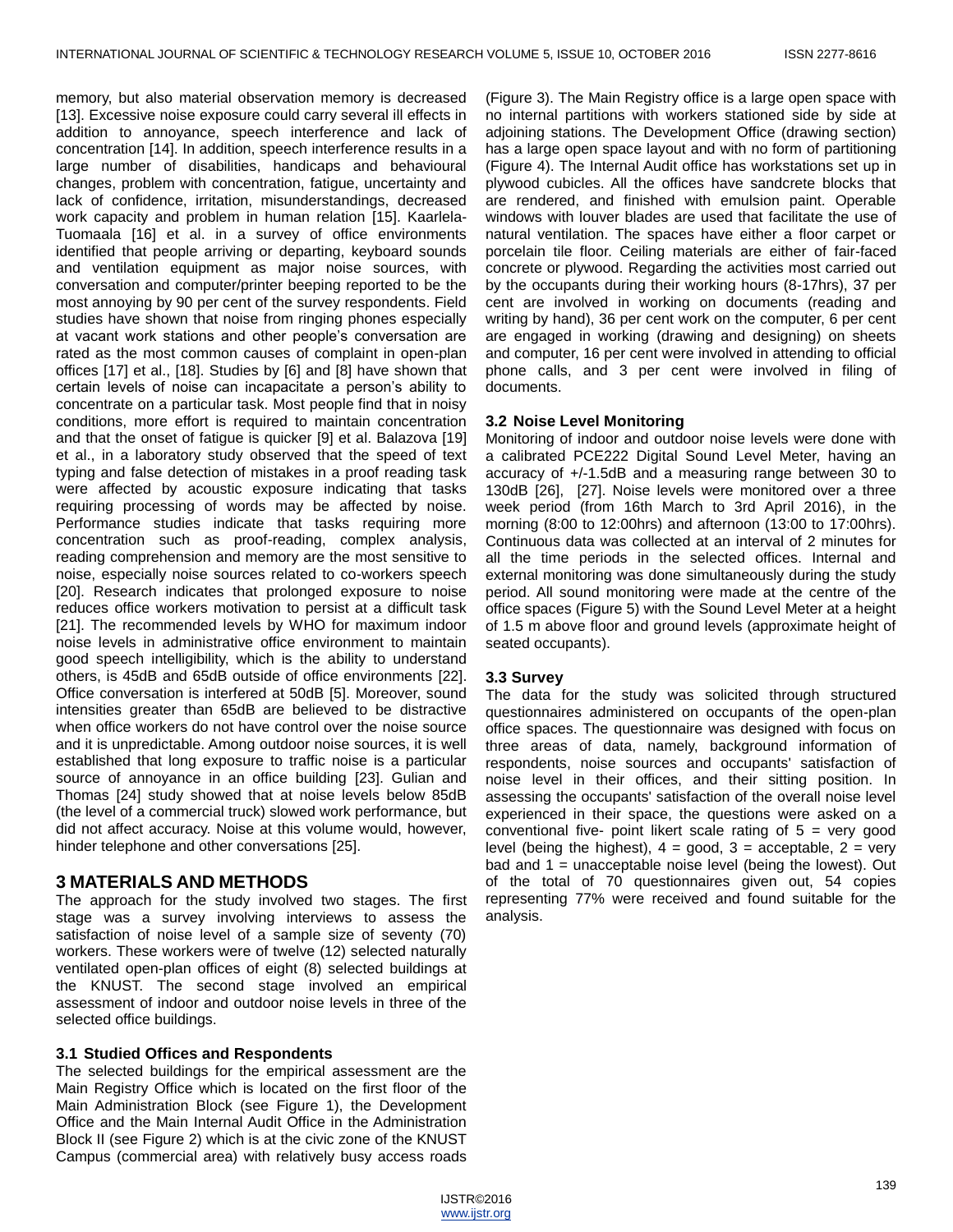

*Figure 1: Main Administration Block*



*Figure 2: Administration Block II*



*Figure 3: View of KNUST Commercial Area*



*Figure 4: Drawing Office of the Development Office*



*Figure 5: Floor plan of the Drawing Office of the Development Office showing the location (in red) of sound level metre [28]*

# **3.4 Analysis**

Raw monitored noise levels were pooled together and classified as morning and afternoon timeframes. Mean sound level for each timeframe was calculated using the expression in Equation 1 [29]. Mean sound levels were compared with recommended level by the World Health Organisation (WHO) sound levels [22]. The magnitudes of mean sound levels above or below the permissible sound level were computed in percentages.

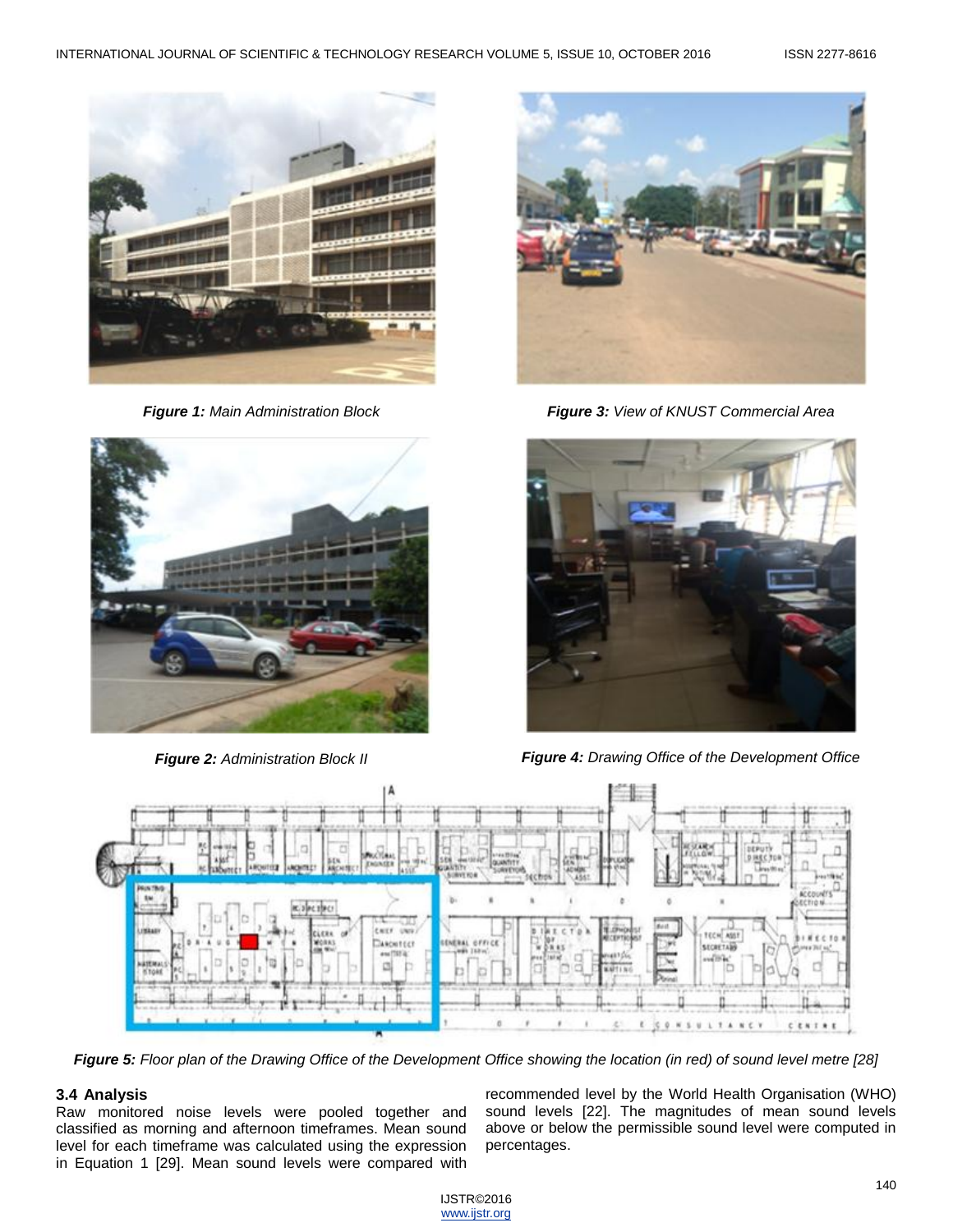$$
Leq = 20 \log (1/N) \Sigma 10 \text{ Lj}/20 \tag{1}
$$

Where N is the number of observations and Li is the jth noise level. The survey data was analyzed using t-test and analysis of variance (ANOVA). A one sample t-test was undertaken to determine whether the population considered the overall satisfaction of the noise level as acceptable or otherwise. The null hypothesis is that the overall satisfaction of the noise level was unacceptable (H0:  $U = U0$ ) and alternative hypothesis was that it was acceptable (Ha:  $U > U_0$ ), where U0 is the population mean (U0 was fixed at 3.5, drawing from [30]. The

significance level was set at 95% in accordance with conventional risk levels [30]. The analysis of variance (ANOVA) was also undertaken to determine whether there was a significant difference in the noise level experienced by the population from the various sitting positions and floor levels of the buildings or otherwise. Tables 1 and 2 provide a summary of the results for sitting positions and floor levels respectively. For each sitting position and floor level, the null hypothesis was that it was insignificant (H0:  $U = U0$ ) and alternative hypothesis was that it was significant (Ha:  $U > U_0$ ).

|         |                                |                | Time (Hours)           |       |       |       |                         |       |       |       |       |
|---------|--------------------------------|----------------|------------------------|-------|-------|-------|-------------------------|-------|-------|-------|-------|
|         | Office<br><b>Space</b>         | Week           | Morning (8:00 - 12:00) |       |       |       | Afternoon (1:00 - 5:00) |       |       |       | Mean  |
|         |                                |                | 9:00                   | 10:00 | 11:00 | 12:00 | 13:00                   | 14:00 | 15:00 | 16:00 |       |
|         | Dev. Office                    | $\mathbf{1}$   | 69.28                  | 71.29 | 71.27 | 70.79 | 69.67                   | 69.95 | 71.96 | 68.16 |       |
|         |                                | $\overline{2}$ | 64.26                  | 68.41 | 62.12 | 60.63 | 64.97                   | 68.92 | 73.31 | 68.23 | 66.94 |
|         |                                | 3              | 67.15                  | 67.82 | 61.02 | 59.69 | 63.03                   | 67.62 | 61.23 | 65.81 |       |
|         |                                | 1              | 65.05                  | 66.37 | 63.10 | 61.98 | 60.39                   | 61.18 | 68.30 | 63.58 |       |
| Outdoor | Audit office                   | $\overline{2}$ | 65.06                  | 64.76 | 58.85 | 60.62 | 62.96                   | 62.35 | 68.95 | 64.54 | 63.54 |
|         |                                | 3              | 67.7                   | 58.9  | 56.2  | 62    | 69.8                    | 62.7  | 61.6  | 68    |       |
|         | <b>Main</b><br><b>Registry</b> | 1              | 55.11                  | 56.57 | 56.16 | 58.45 | 58.32                   | 57.16 | 57.63 | 59.32 |       |
|         |                                | $\overline{2}$ | 59.13                  | 57.64 | 58.35 | 57.26 | 57.85                   | 57.30 | 57.71 | 55.44 | 57.54 |
|         |                                | 3              | 58.07                  | 58.89 | 57.85 | 57.6  | 57.00                   | 58.28 | 56.12 | 57.71 |       |
|         |                                | $\mathbf{1}$   | 65.48                  | 65.37 | 66.74 | 66.18 | 64.48                   | 65.50 | 64.17 | 66.15 |       |
|         | Dev. Office                    | $\overline{2}$ | 65.69                  | 64.43 | 61.15 | 62.59 | 62.30                   | 63.46 | 62.10 | 65.87 | 62.79 |
|         |                                | 3              | 58.67                  | 58.67 | 57.88 | 59.52 | 58.80                   | 60.73 | 60.87 | 60.22 |       |
|         |                                | 1              | 52.47                  | 51.42 | 51.37 | 55.55 | 55.09                   | 58.23 | 58.05 | 58.47 |       |
| Indoor  | Audit office                   | $\overline{2}$ | 52.58                  | 51.73 | 55.46 | 56.59 | 60.48                   | 60.38 | 59.35 | 59.69 | 56.79 |
|         |                                | 3              | 54.5                   | 48.8  | 55.1  | 64.2  | 60                      | 59.8  | 62.5  | 61.2  |       |
|         |                                | 1              | 53.45                  | 53.85 | 55.29 | 54.81 | 57.81                   | 54.92 | 55.40 | 56.34 |       |
|         | <b>Main</b><br><b>Registry</b> | $\overline{2}$ | 55.93                  | 55.74 | 55.34 | 57.29 | 55.811                  | 54.51 | 53.58 | 54.63 | 55.56 |
|         |                                | 3              | 56.71                  | 57.40 | 56.53 | 54.83 | 53.79                   | 54.87 | 56.94 | 57.69 |       |

*Table 1: Patterns Of Sound Levels In Decibel For Office Spaces At Different Time Periods*

## **4 RESULTS AND DISCUSSIONS**

The mean values of monitored indoor and outdoor noise levels in each of the three office spaces selected for detailed study, results of the one sample t-test of the overall satisfaction of occupants of the noise level in the offices, and the analysis of variance of how significant the difference in noise level to occupants at their sitting positions and level of floor in the office buildings are presented and discussed.

#### **4.1 Noise Level in Open-Plan offices**

The offices are the Development Office (DO), the Internal Audit Office (AO) and the general office of the Main Registry (RO). The mean values of the outdoor and indoor data of the selected open-plan offices over the study period are presented in Table 1. Outdoor noise levels were monitored parallel to the time periods for which indoor noise levels were monitored for the various office spaces. For this reason, even though, the DO and the AO are on different floors in the same building, they have different levels of outdoor noise. The monitored mean outdoor noise levels for all the time periods (morning

and afternoon) fell between 57-68dB for the DO and the AO, with a maximum of 81.6dB and a minimum of 50.5dB both occurring on an afternoon. The morning period recorded a maximum of 77.1dB and a minimum of 51.4dB. The RO had a mean outdoor noise level of approximately 57.6dB. With the buildings being institutional structures, the permissible ambient sound limits of 65dB by [21] suggests, as presented in Table 2, that the monitored mean outdoor noise level are high for some time periods for the DO and the AO. However, the mean outdoor noise level of the RO had mean noise level that fell below the permissible limit. The relatively higher outdoor level of the DO and the AO could be explained by the indirect effect of outdoor traffic noise pollution, since the DO is located at the commercial zone of the University Campus (Commercial Area) with a relatively higher vehicular traffic activity. During the time frame of monitoring for the DO, the mean outdoor noise levels exceeded the permissible limit by 1.6 per cent and 4.2 per cent for the morning and afternoon periods respectively (Table 2). With respect to the AO, the outdoor mean level exceeded by 3.6 per cent for the morning and fell below by 11.5 per cent for the afternoon. Even though this part is the commercial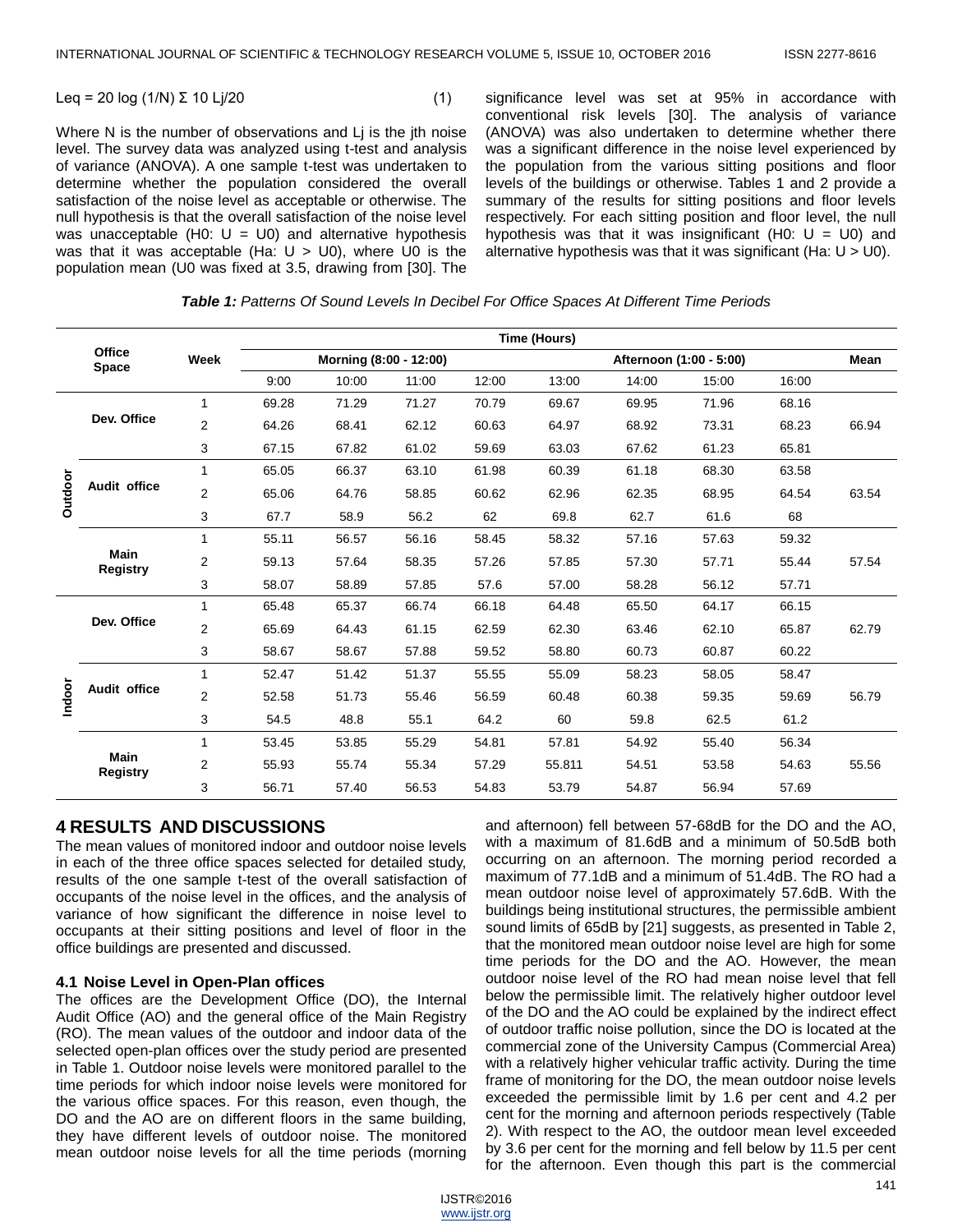zone of the KNUST Campus, the limited activities as compared to the CBD make noise levels relatively lower. In a similar study, outdoor noise levels of some sections of the CBD had noise levels exceeding the permissible limits by 14.0 per cent, 15.1 per cent and 18.0 per cent for mornings,

afternoons and evening time periods respectively [27]. On the other hand, the RO had outdoor mean noise levels falling below the permissible limit by an average of 11.5 per cent for all the time periods.

*Table 2: mean sound levels in decibel for office spaces at different time periods. The values indicated in the parenthesis are the per cent change of sound level than the permissible level.*

|         |                                | Allowable           | Time (Hours)           |      |               |                         |      |                |  |  |
|---------|--------------------------------|---------------------|------------------------|------|---------------|-------------------------|------|----------------|--|--|
|         | <b>Office</b><br><b>Space</b>  | <b>Noise Levels</b> | Morning (8:00 - 12:00) |      |               | Afternoon (1:00 - 5:00) |      |                |  |  |
|         |                                | (dB)                | Min                    | Max  | Mean          | Min                     | Max  | Mean           |  |  |
| Outdoor | Dev. Office                    |                     | 51.4                   | 77.1 | 66.1 (1.6%)   | 51.2                    | 81.6 | 67.7 (4.2%)    |  |  |
|         | Audit office                   | 65                  | 54.3                   | 75.0 | 62.6 (3.6%)   | 50.5                    | 78.1 | 57.49 (-11.5%) |  |  |
|         | <b>Main</b><br>Registry        |                     | 51.6                   | 69.2 | 57.6 (-11.4%) | 50.5                    | 78.1 | 57.5 (-11.5%)  |  |  |
| Indoor  | Dev. Office                    |                     | 51.8                   | 74.1 | 62.7 (39.3%)  | 52.9                    | 76.4 | 62.9 (39.7%)   |  |  |
|         | Audit office                   | 45                  | 47.3                   | 67.8 | 54.15 (20.3%) | 46.8                    | 67.3 | 59.4 (32.0%)   |  |  |
|         | <b>Main</b><br><b>Registry</b> |                     | 44.0                   | 64.7 | 55.6 (23.5%)  | 46.7                    | 65.5 | 55.52 (23.4%)  |  |  |

*TABLE 3: One Sample t-Test of Overall Noise Satisfaction Level*

|                                             | Test Value = $3.0$ |    |                    |                        |                                                     |       |  |
|---------------------------------------------|--------------------|----|--------------------|------------------------|-----------------------------------------------------|-------|--|
|                                             |                    | df | Sig.<br>(2-tailed) | <b>Mean Difference</b> | 95% Confidence Interval of the<br><b>Difference</b> |       |  |
|                                             |                    |    |                    |                        | Lower                                               | Upper |  |
| <b>Satisfaction of Noise Level in Space</b> | $-1.484$           | 49 | 144                | $-.200$                | -.47                                                | .07   |  |

Monitored indoor mean noise levels for all the offices were lower than that of outdoor but not significant. Moreover, all the offices had mean noise levels exceeding the permissible limit for office environments. The DO recorded a maximum of 76.4 dB on a morning, with a mean of 62.7dB and 62.9dB for morning and afternoon respectively. The mean noise levels for the DO, in percentage terms, exceed the permissible limits by 39.3 per cent and 39.7 per cent for morning and afternoon time period. The observed high sound levels in the office space is attributed to relatively high human activity within the vicinity and noise from several vehicles ranging from private cars, public cars through to delivery vans and occasionally, trucks. During the survey, it was observed that the office environment was not too busy during the mornings but became busy from midday. The AO recorded a maximum of 67.8dB on a morning and a minimum of 46.8dB on an afternoon. The mean noise levels of the AO were 54.dB and 59.4dB for morning and afternoon time period respectively. With these mean noise levels for morning and afternoon of the AO, the permissible limits were exceeded by 20.3 per cent and 32.0 per cent respectively. The RO had mean noise level of 55.6 per cent and 55.52 per cent for morning and afternoon, thus exceeding the permissible limit by 23.5 per cent and 23.4 per cent respectively. The recommended levels by WHO for maximum indoor noise levels in administrative office environment to maintain good speech intelligibility, which is the ability to understand others is 45 dB [22]. A conducive and a controlled noise environment are crucial for worker productivity as well as for well-being. The monitored indoor noise level of the open-plan office environments exceeds the permissible limit recommended by the [22] in all time periods of the study and as such not found to be ideal for an administrative work

environment. Moreover, the American Refrigeration and Air conditioning recommends that open-plan offices must have a noise criterion between 49 and 58 decibels so as not to interfere with verbal communications and complex mental tasks [5], whereas for all the offices studies mean indoor noise levels ranged from 54.15 - 62.9dB. A study by [5] concludes that sound above 50dB can interfere with conversation among occupants, thus suggesting that conversation among occupants of the selected open-plan offices could very much interfere with verbal instructional processes in their daily work activities. Even though the permissible limit for indoor office environment is 45dB, [31] observed evidence of annoyance in population exposed for more than one year to sound levels of 37 dB and severe annoyance at 42 dB. The level of noise pertaining in the offices can affect noise sensitive tasks such as those requiring comprehension and memory, and especially prolonged exposure to such noise can reduce office workers motivation to persist in a difficult task [21].

#### **4.2 Noise satisfaction level in open-plan offices**

The results of the respondents' sitting positions in the office spaces revealed that 32 (64%) sat very near windows, 14 (28%) also sat in the Middle of workspaces whereas 8% (4) were sitting far from windows. Additionally, 13 (24%) of the total 54 respondents occupied office spaces on ground floors, 25 (46%) were on first floors and 16 (30%) occupied second floor office spaces. The distribution of the respondents in the office spaces and floors tend to suggest that there is a fair representation of the respondents on the various aspects of the analysis and thus the findings drawn from their responses are more likely to be a sound and credible representation of the noise profile of office spaces. The results of the one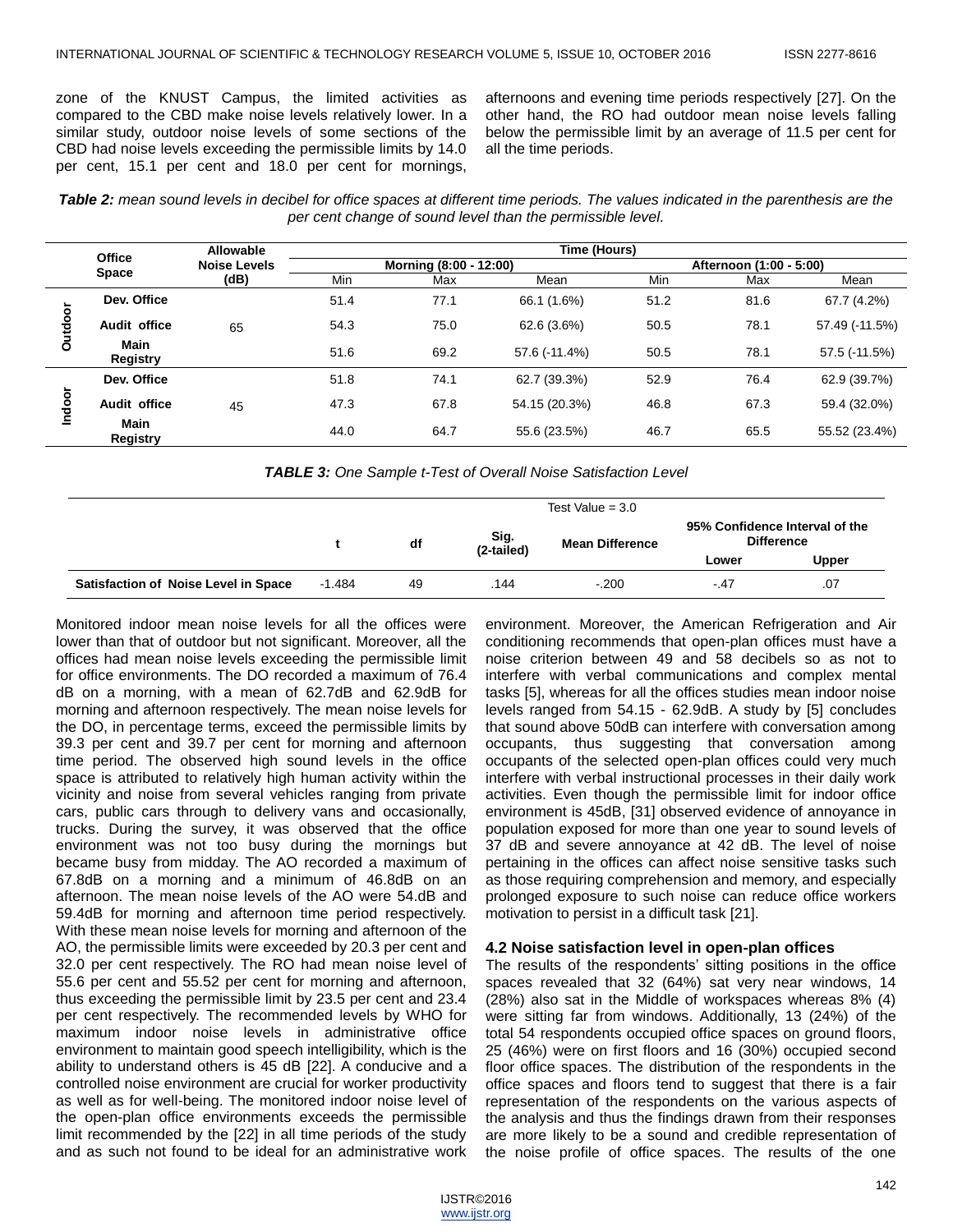sample t-test of the overall noise satisfaction level experienced in the office buildings are presented in Table 3. From the results, the mean score of the overall noise satisfaction level experienced was 3.30 with the standard mean error of 0.135. Thus, based on the five-point Likert rating scale, the noise level experienced is deemed acceptable if it had a mean score of 3.0 or more. Hence, the 3.30 mean score registered suggests that the noise level experienced by respondents were generally acceptable. The t-test also registered a t-value of -1.484 with 49 degree of freedom and sig. value of .144 (p>0.05). The sig. value suggests that the difference between the means is not significant. This indicates that even though generally the noise satisfaction level experienced was acceptable, and thus there is no significant difference in noise level experienced between the various sitting positions and floor levels in the office spaces. Table 4 shows the results of the one-way ANOVA of responses with respect to noise level from the sitting positions in the office space relating to

hypothesis 2. According to [32], the interpretation of an ANOVA results must first ensure that the homogeneity assumptions is not violated. This is done by observing the Levene's test of homogeneity of variances is not significant (p>0.05) and thus be confident that the population variances for each group are approximately equal. From Table 4, none of the noise from the various sources from the sitting positions of the respondents in the office spaces had values less than 0.05, hence it can be stressed that the assumption of homogeneity variances is not violated and thus the results are more likely to be valid and credible. Additionally, among all noise sources, none of them was significant from the various sitting positions in the office space as all the sig values related to the F-statistics were greater than 0.05. Hence, the null hypothesis is, therefore, accepted. Consequently, it can be asserted that there is no significant difference in the experience of noise level from the various sources with respect to the sitting positions in the office space.

#### *TABLE 4: One Sample t-Test of Overall Noise Satisfaction Level*

|             |                                       | <b>Sum of Squares</b> | df             | <b>Levene's Statistic</b><br>(Sig) | <b>Mean Square</b> | F     | Sig. |
|-------------|---------------------------------------|-----------------------|----------------|------------------------------------|--------------------|-------|------|
|             | People talking on phone:              |                       |                |                                    |                    |       |      |
|             | <b>Between Groups</b>                 | .180                  | $\overline{2}$ | .743                               | .090               | .134  | .875 |
|             | <b>Within Groups</b>                  | 31.500                | 47             |                                    | .670               |       |      |
|             | Total                                 | 31.680                | 49             | $Sig. = 481$                       |                    |       |      |
|             | Telephone ringing:                    |                       |                |                                    |                    |       |      |
|             | <b>Between Groups</b>                 | .644                  | $\overline{2}$ | 1.098                              | .322               | .252  | .778 |
|             | Within Groups                         | 60.076                | 47             | $Sig = .342$                       | 1.278              |       |      |
|             | Total                                 | 60.720                | 49             |                                    |                    |       |      |
|             | Music from radio/sound system:        |                       |                |                                    |                    |       |      |
|             | <b>Between Groups</b>                 | 3.576                 | $\overline{2}$ | .359                               | 1.788              | 1.240 | .299 |
|             | Within Groups                         | 67.804                | 47             | $Sig. = .700$                      | 1.443              |       |      |
|             | Total                                 | 71.380                | 49             |                                    |                    |       |      |
|             | Conversation in neighbouring offices: |                       |                |                                    |                    |       |      |
|             | <b>Between Groups</b>                 | 2.454                 | $\overline{2}$ | 1.841                              | 1.227              | .766  | .471 |
|             | <b>Within Groups</b>                  | 75.326                | 47             | $Siq = .681$                       | 1.603              |       |      |
|             | Total                                 | 77.780                | 49             |                                    |                    |       |      |
| AC systems: |                                       |                       |                |                                    |                    |       |      |
|             | <b>Between Groups</b>                 | .304                  | $\overline{2}$ | .489                               | .152               | .146  | .865 |
|             | Within Groups                         | 49.076                | 47             | $Sig = .618$                       | 1.044              |       |      |
|             | Total                                 | 49.380                | 49             |                                    |                    |       |      |
| Footsteps:  |                                       |                       |                |                                    |                    |       |      |
|             | <b>Between Groups</b>                 | .354                  | $\overline{2}$ | 1.525                              | .177               | .176  | .839 |
|             | Within Groups                         | 47.326                | 47             |                                    | 1.007              |       |      |
|             | Total                                 | 47.680                | 49             | $Sig = .228$                       |                    |       |      |
|             | Office lighting systems:              |                       |                |                                    |                    |       |      |
|             | <b>Between Groups</b>                 | .744                  | $\overline{2}$ | .950                               | .372               | .236  | .791 |
|             | Within Groups                         | 74.076                | 47             |                                    | 1.576              |       |      |
|             | Total                                 | 74.820                | 49             | $Sig = .394$                       |                    |       |      |
|             | Office Equipment (printer, PC etc):   |                       |                |                                    |                    |       |      |
|             | <b>Between Groups</b>                 | 1.537                 | 2              | .189                               | .768               | .590  | .558 |
|             | Within Groups                         | 61.183                | 47             |                                    | 1.302              |       |      |
|             | Total                                 | 62.720                | 49             | $Sig = .828$                       |                    |       |      |
|             | Echoing of voices or other sounds:    |                       |                |                                    |                    |       |      |
|             | <b>Between Groups</b>                 | 2.161                 | $\overline{2}$ | .482                               | 1.081              | .928  | .402 |
|             | Within Groups                         | 54.719                | 47             |                                    | 1.164              |       |      |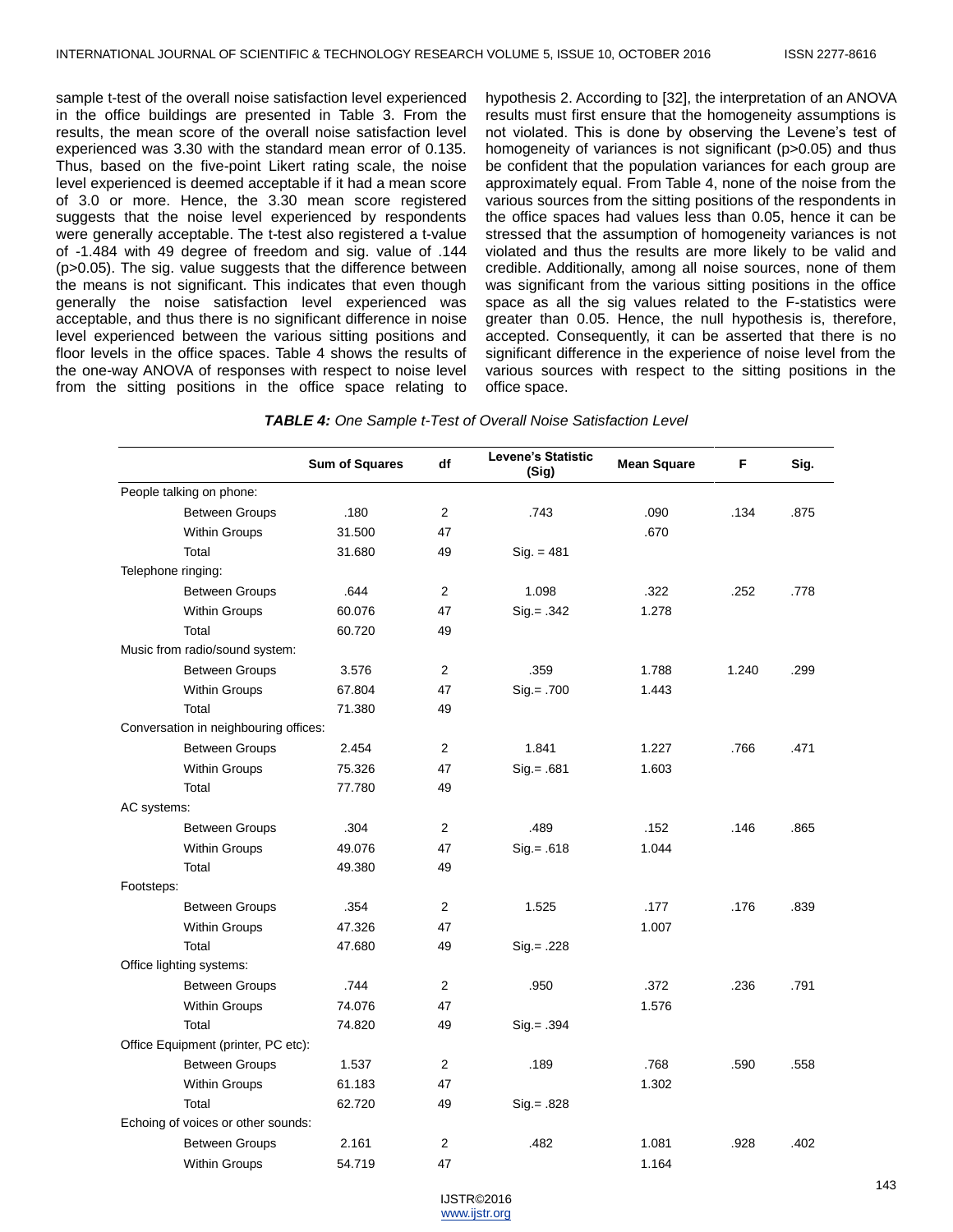| Total                    | 56.880 | 49 | $Siq = .621$ |       |      |      |
|--------------------------|--------|----|--------------|-------|------|------|
| Outdoor (traffic) noise: |        |    |              |       |      |      |
| <b>Between Groups</b>    | 1.441  | っ  | 1.058        | .720  | .421 | .659 |
| Within Groups            | 80.339 | 47 | $Sig = .355$ | 1.709 |      |      |
| Total                    | 81.780 | 49 |              |       |      |      |

*TABLE 5: ONE SAMPLE T-TEST OF OVERALL NOISE SATISFACTION LEVEL*

|                                       | <b>Sum of Squares</b> | df             | <b>Levene's Statistic</b><br>(Sig) | <b>Mean Square</b> | F     | Sig. |
|---------------------------------------|-----------------------|----------------|------------------------------------|--------------------|-------|------|
| People talking on phone:              |                       |                |                                    |                    |       |      |
| <b>Between Groups</b>                 | .727                  | 2              | .094                               | .363               | .552  | .580 |
| Within Groups                         | 30.953                | 47             |                                    | .659               |       |      |
| Total                                 | 31.680                | 49             | $Sig. = 910$                       |                    |       |      |
| Telephone ringing:                    |                       |                |                                    |                    |       |      |
| <b>Between Groups</b>                 | 6.588                 | $\overline{2}$ | 1.246                              | 3.294              | 2.860 | .067 |
| Within Groups                         | 54.132                | 47             | $Sig = .282$                       | 1.152              |       |      |
| Total                                 | 60.720                | 49             |                                    |                    |       |      |
| Music from radio/sound system:        |                       |                |                                    |                    |       |      |
| <b>Between Groups</b>                 | 3.664                 | $\overline{2}$ | 1.854                              | 1.832              | 1.272 | .290 |
| Within Groups                         | 67.716                | 47             | $Sig. = .168$                      | 1.441              |       |      |
| Total                                 | 71.380                | 49             |                                    |                    |       |      |
| Conversation in neighbouring offices: |                       |                |                                    |                    |       |      |
| <b>Between Groups</b>                 | 2.981                 | $\overline{2}$ | .081                               | 1.491              | .937  | .399 |
| Within Groups                         | 74.799                | 47             | $Sig = .922$                       | 1.591              |       |      |
| Total                                 | 77.780                | 49             |                                    |                    |       |      |
| AC systems:                           |                       |                |                                    |                    |       |      |
| <b>Between Groups</b>                 | 1.114                 | $\overline{2}$ | .540                               | .557               | .543  | .585 |
| Within Groups                         | 48.266                | 47             | $Sig = .587$                       | 1.027              |       |      |
| Total                                 | 49.380                | 49             |                                    |                    |       |      |
| Footsteps:                            |                       |                |                                    |                    |       |      |
| <b>Between Groups</b>                 | .727                  | 2              | 2.451                              | .363               | .364  | .697 |
| Within Groups                         | 46.953                | 47             |                                    | .999               |       |      |
| Total                                 | 47.680                | 49             | $Sig = .097$                       |                    |       |      |
| Office lighting systems:              |                       |                |                                    |                    |       |      |
| <b>Between Groups</b>                 | 3.943                 | $\overline{2}$ | 2.798                              | 1.971              | 1.307 | .280 |
| Within Groups                         | 70.878                | 47             |                                    | 1.508              |       |      |
| Total                                 | 74.820                | 49             | $Sig = .071$                       |                    |       |      |
| Office Equipment (printer, PC etc):   |                       |                |                                    |                    |       |      |
| <b>Between Groups</b>                 | .054                  | $\overline{2}$ | 1.854                              | .027               | .020  | .980 |
| Within Groups                         | 62.666                | 47             |                                    | 1.333              |       |      |
| Total                                 | 62.720                | 49             | $Sig = .168$                       |                    |       |      |
| Echoing of voices or other sounds:    |                       |                |                                    |                    |       |      |
| <b>Between Groups</b>                 | 2.202                 | $\overline{2}$ | 1.251                              | 1.101              | .947  | .395 |
| Within Groups                         | 54.678                | 47             |                                    | 1.163              |       |      |
| Total                                 | 56.880                | 49             | $Sig = .296$                       |                    |       |      |
| Outdoor (traffic) noise:              |                       |                |                                    |                    |       |      |
| <b>Between Groups</b>                 | 3.014                 | $\sqrt{2}$     | 1.631                              | 1.507              | .899  | .414 |
| Within Groups                         | 78.766                | 47             | Sig.= .207                         | 1.676              |       |      |
| Total                                 | 81.780                | 49             |                                    |                    |       |      |

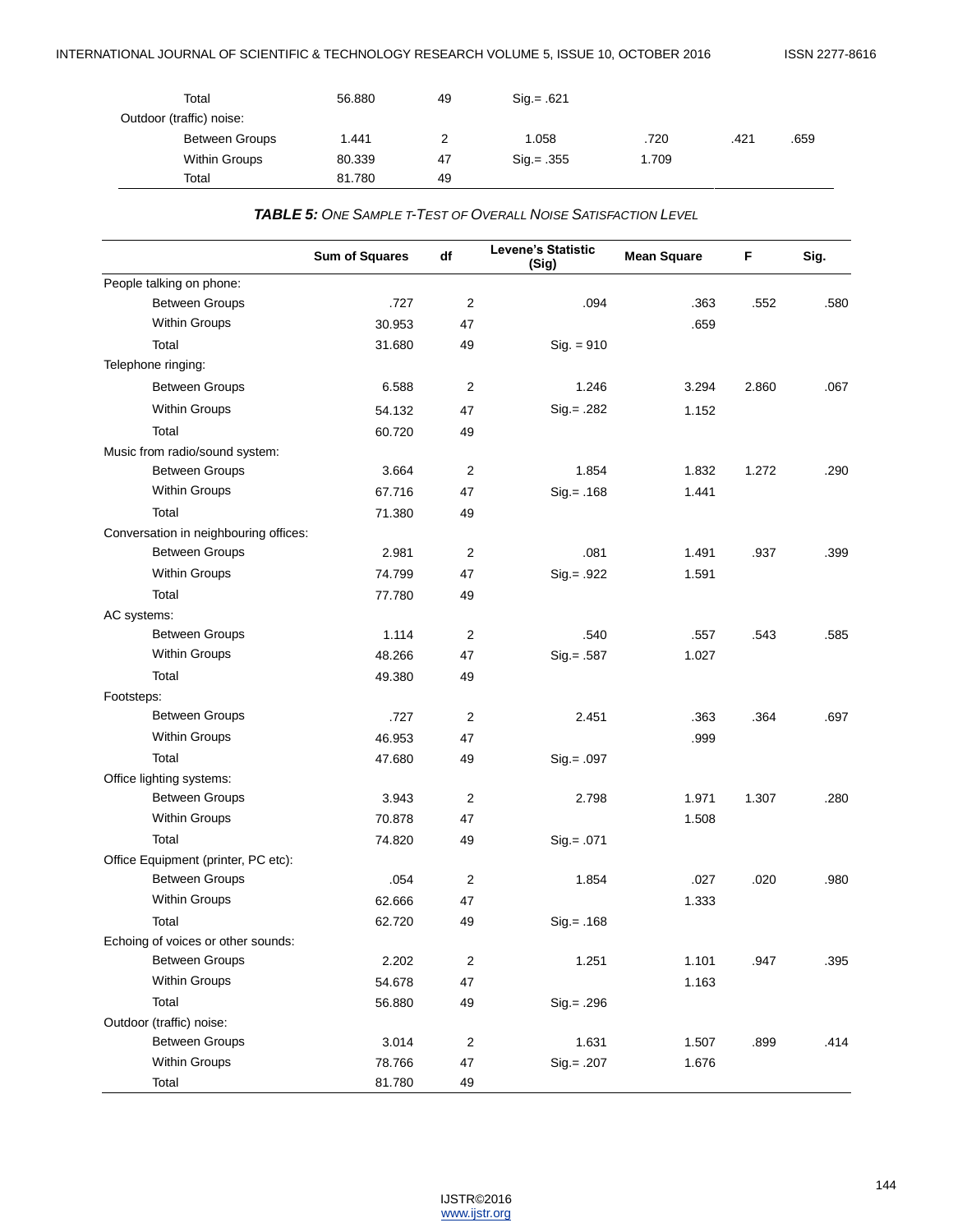From Table 5, the Levene's test of homogeneity revealed that none of the associated sig values was less than 0.05. This suggests that the assumption of homogeneity variances is not violated and thus the population variances of each group are approximately equal. Likewise, all the significant values associated with the F-statistic in Table 3.0 are all greater than 0.05. This is an indication that there is no significant difference in the experience of noise level from the various sources with respect to the floors in the office buildings. Hence, the null hypothesis is, therefore, accepted. The generic assessment of the overall assessment reveals an acceptable level of overall noise experienced by occupants. Likewise, there is an indication that sitting position does not have any significant variations in noise experienced from the various noise sources in the office spaces. This however does not concur with the general perception that noise level reduces with respect to the distance from the noise source [33]. With respect to the floor levels in the office building, the study revealed that there is no significant variation in the noise levels from sources. The findings are in line with a previous study, [27] Botchway et al. (2014) and suggest that occupants' satisfaction level in relation to noise level do not conform to data on the levels of the monitored noise. This could be attributed to occupants being unaware of the permissible levels for the work environment and their associated likely harmful effects on exposure to noise, especially over a long period of time.

# **5 CONCLUSION AND RECOMMENDATIONS**

The exposure of the occupants of open-plan naturally ventilated office buildings to environmental noise is gradually becoming a public health concern. The study aimed at assessing noise exposure levels and perception of occupants in naturally ventilated open-plan offices in Ghana. To achieve the aim, the The findings of the study show that the office environments are not conducive for administrative work process with varied noise levels in offices depending on where they are located. Mean outdoor noise levels for the offices ranged from 11 per cent below to 5 per cent above the WHO permissible limits, while mean indoor noise levels exceeded the limit by between 20-40 per cent during the course of the day. In spite of the high levels of noise, occupants generally considered the overall noise levels in their offices as acceptable. Likewise, the results indicate that there are neither significant differences in occupants' exposure to noise from their various sitting positions nor floor levels in an office building. The study suggests that even in an educational institution with restricted activities, noise level can attain levels beyond the permissible noise limits. The above implies that noise has become an environmental problem in Ghana as a whole and needs to be addressed urgently. The following recommendations are outlined for future studies based on the findings to manage and improve ambient working environment within naturally ventilated open-plan office spaces in Ghana:

- Noise level monitoring in this study was done in occupied offices with occupants' activity. Studies should be done in unoccupied offices with no activity to determine whether indoor noise levels are due to external sources or to noise generated within the offices.
- The association between the sizes of space, number of occupants, types of openings with indoor noise levels in office spaces should be investigated.
- Noise maps should be prepared for educational institutions to inform location and design of prospective buildings to the existing stock.

• Indoor noise level should be assessed with respect to floor. wall and ceiling finishes of office spaces.

It is expected that the findings of this study will be a useful guide to organizations and policy makers concerned with built environmental issues.

## **ACKNOWLEDGMENT**

The authors appreciate the immense effort of Heather A. Asamoah and Lois Naa Kwaale Quartey, Architecture Four students of the Kwame Nkrumah University of Science and Technology in monitoring the sound levels and administering the questionnaire. The occupants of the studied office buildings are appreciated for their support.

## **REFERENCES**

- [1] D. Debnath, S. K. Nath, and N. K. Barthakur, "Environmental Noise Pollution in Educational Institutes of Nagaon Town, Assam, India". Global Journal of Science Frontier Research Enviornment & Earth Sciences 12(1) Version 1.0, 2012.
- [2] K. Gayathri, A. A. Jaisheeba, and R. Sornaraj, "Assessment of Noise Pollution in Thoothukudi City". International Journal of PharmTech Research, Vol. 4, No. 3, pp. 1345-1350, 2012.
- [3] G. Brager, G. Paliaga, and R. De Dear, "Operable Windows, Personal Control and Occupant Comfort." ASHRAE Transactions, 110 (2), 2004.
- [4] A. Brennan, T. Chugh and T. Kline, "Traditional Versus Open Office Design - A Longitudinal Field Study." Environment and Behaviour. 34(3): pp. 279-299, 2002.
- [5] L. E. Maxwell, "Noise In The Office Workplace," Facility planning and Management Notes, Vol. 1, No. 11. Available from: www.human.cornell.edu/dea/outreach. 2000.
- [6] A. Hedge, "The Open –Plan Office." Environment and Behaviour, Vol. 14, No, 5, pp. 519-542, 1982.
- [7] S.P. Nigam, "Vehicular Traffic Noise And Its Characterization," National Conference of Mechanical Engineering at Thapar University, Patiala, 2008.
- [8] S. A. Stansfeld and M. Matheson, "Noise Pollution: Non-Auditory Effects On Health," University of London, UK. http://bmb.oxfordjournals.org/content/68/1/243.full. 2003.
- [9] D. Martin, K. M. Pollack, G. S. Sorock, L. Cantlley, K. Sircar, O. Taiwo, and M. R. Cullen, "Association Between Body Mass Index And Acute Traumatic Workplace Injury In Hourly Manufacturing Employees," American Journal of Epidemiology.10, pp. 1058-1093, 2007.
- [10] N. Roman, D. L. Wang and G. J. Brown, "Speed segregation based on sound localization," Journal of the Acoustical society of America. Vol. 114, pp. 2236-2252, 2013.